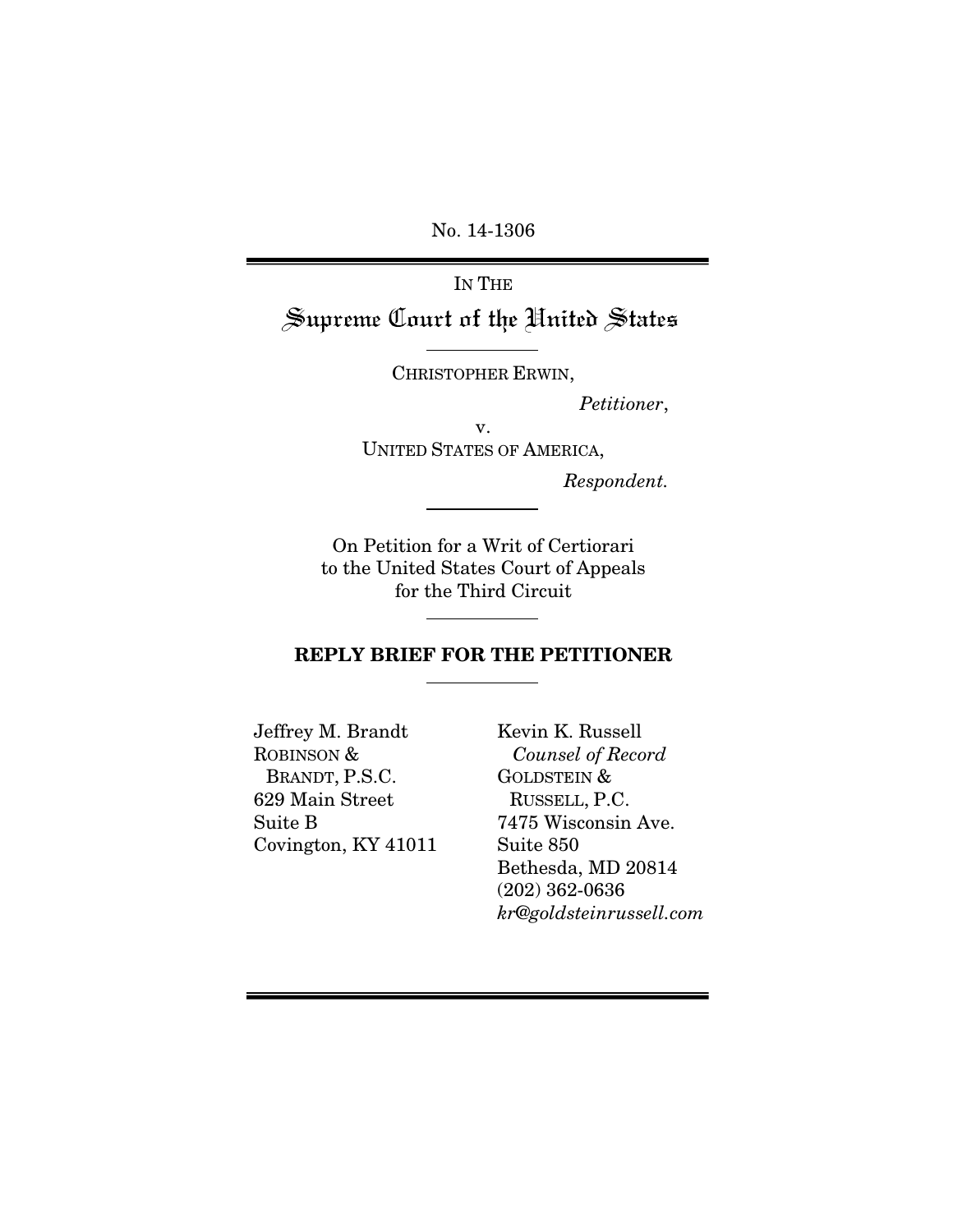# TABLE OF CONTENTS

| REPLY BRIEF FOR THE PETITIONER 1                                                                                                   |
|------------------------------------------------------------------------------------------------------------------------------------|
| The Decision Below Contravenes Established<br>I.<br>Cross-Appeal Principles And The Statute<br>Congress Enacted To Govern Criminal |
| A. The Government May Not Seek Vacatur<br>Of A Criminal Judgment Without Taking                                                    |
| B. There Is No Statutory Basis For Vacating<br>A Final Criminal Judgment To Allow The<br>Government To Seek Its Enhancement        |
| C. The<br>Government's Arguments<br>Fundamentally Disregard The Purposes<br>Of The Cross-Appeal Rule And The                       |
| II. The Decision Below Exacerbates A Circuit<br>Conflict On A Question Of Recurring                                                |
|                                                                                                                                    |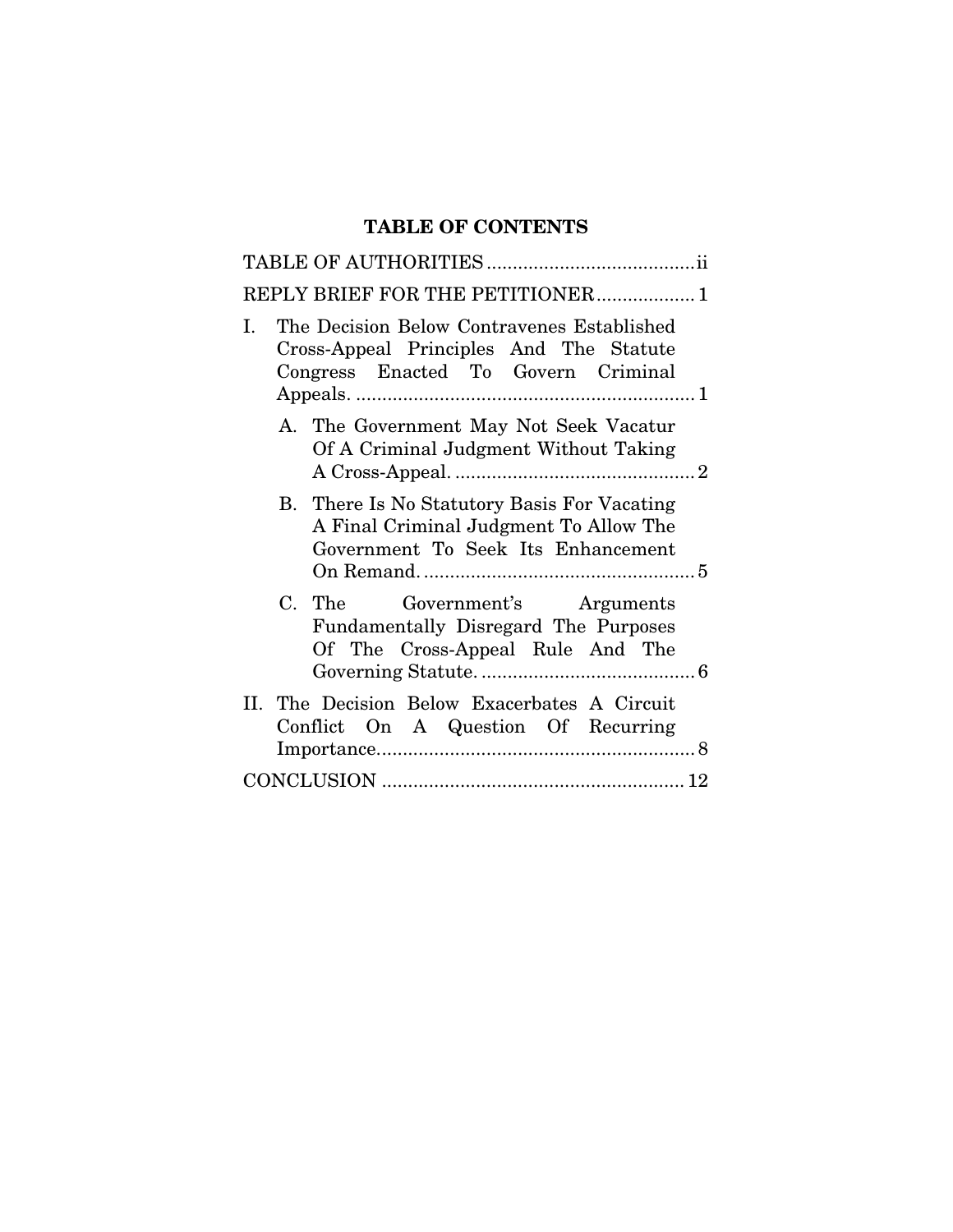# TABLE OF AUTHORITIES

## **Cases**

| Carroll v. United States,                                                   |
|-----------------------------------------------------------------------------|
|                                                                             |
| El Paso Nat. Gas Co. v. Neztsosie,                                          |
| Gelboim v. Bank of Am. Corp.,                                               |
| Greenlaw v. United States,                                                  |
| Jennings v. Stephens,                                                       |
| Koon v. United States,                                                      |
| Morley Constr. Co. v. Md. Cas. Co.,                                         |
| Nw. Airlines, Inc. v. Cty. of Kent,                                         |
| Swint v. Chambers Cty. Comm'n,                                              |
| The Maria Martin,                                                           |
| United States v. Am. Ry. Express Co.,                                       |
| United States v. Buchanan,<br>131 F.3d 1005 (11th Cir. 1997) (per curiam) 9 |
| United States v. Hahn,<br>359 F.3d 1315 (10th Cir. 2004) (en banc) (per     |
| United States v. R.L.C.,                                                    |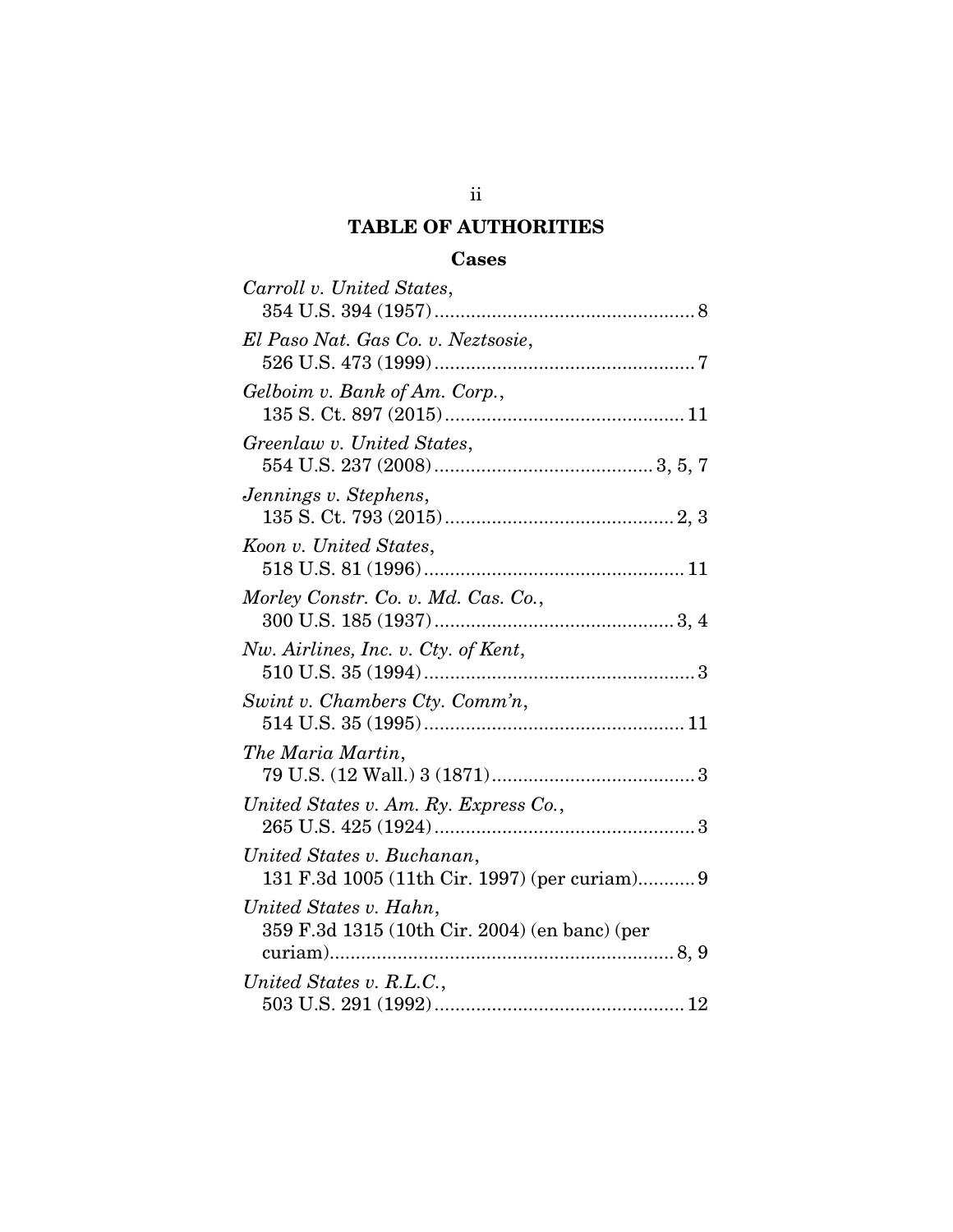| United States v. Ruiz,  |  |  |
|-------------------------|--|--|
| United States v. Scott, |  |  |
| <b>Statutes</b>         |  |  |

28 U.S.C. § 2106 ........................................................... 6

# Rules

|--|--|--|

# Other Authorities

| WRIGHT & MILLER, FEDERAL PRACTICE AND |  |
|---------------------------------------|--|
|                                       |  |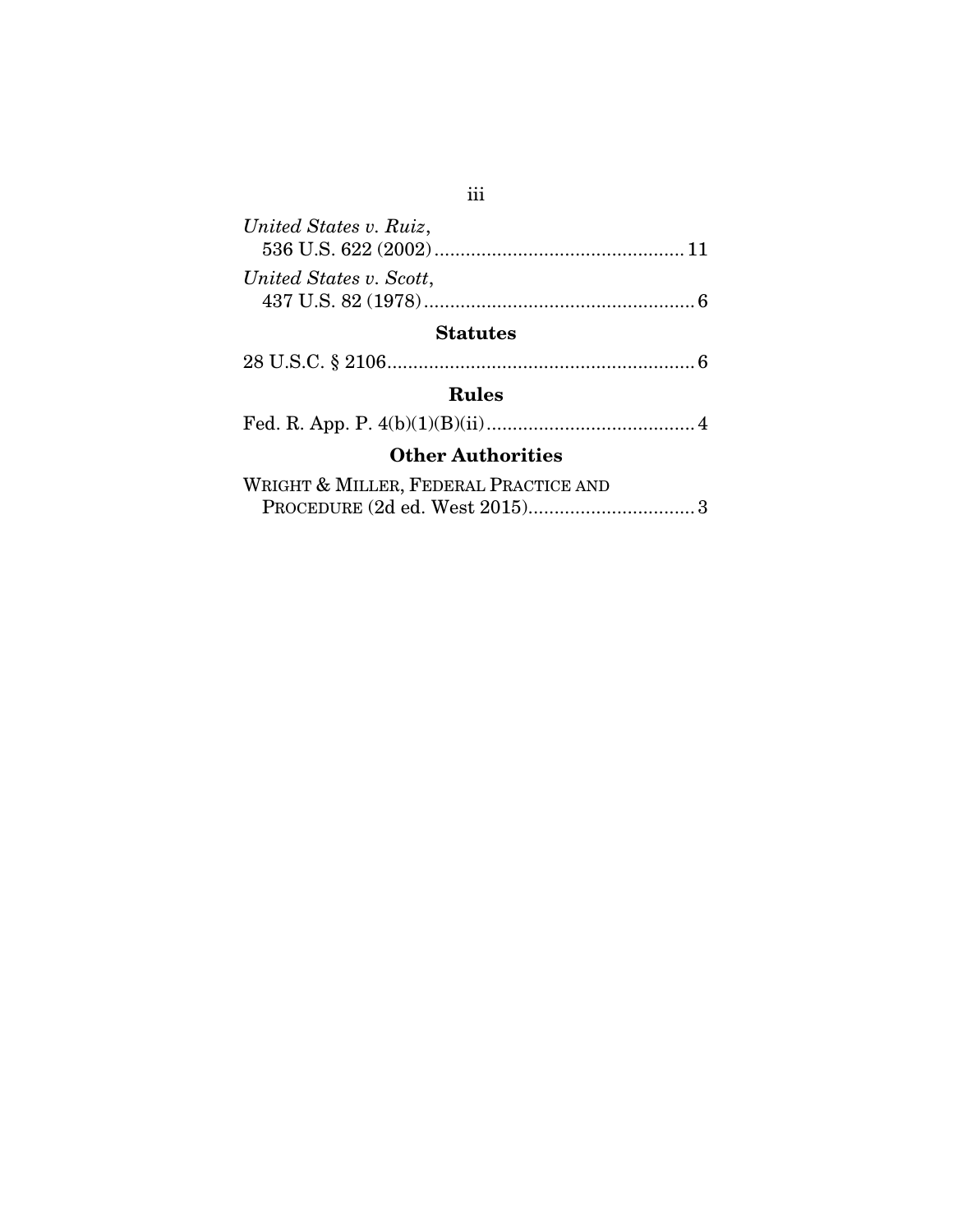#### REPLY BRIEF FOR THE PETITIONER

The Government does not dispute that in the vast majority of circuits, when a court of appeals concludes that a criminal appeal is barred by an appeal waiver, it enforces the plea agreement by dismissing the appeal. The Third Circuit, in contrast, held in this case that the Government may obtain vacatur of the judgment and a remand to allow the Government to ask for a higher sentence, even though the Government did not, and legally could not, file a cross-appeal. The Government acknowledges that the special statute governing criminal appeals did not authorize that relief. But it nonetheless claims that prosecutors may contract around that omission through terms of plea agreements, thereby conferring jurisdiction on the courts of appeals to modify judgments under circumstances and for reasons other than those set forth in the sentencing appeal statute. BIO 21-22. The brief in opposition thus confirms how starkly the Third Circuit has departed from established rules for criminal appeals and from the practices in other circuits, thereby demonstrating the need for this Court's review.

## I. The Decision Below Contravenes Established Cross-Appeal Principles And The Statute Congress Enacted To Govern Criminal Appeals.

The Government's defense of the decision below is as radical and unfounded and the decision itself.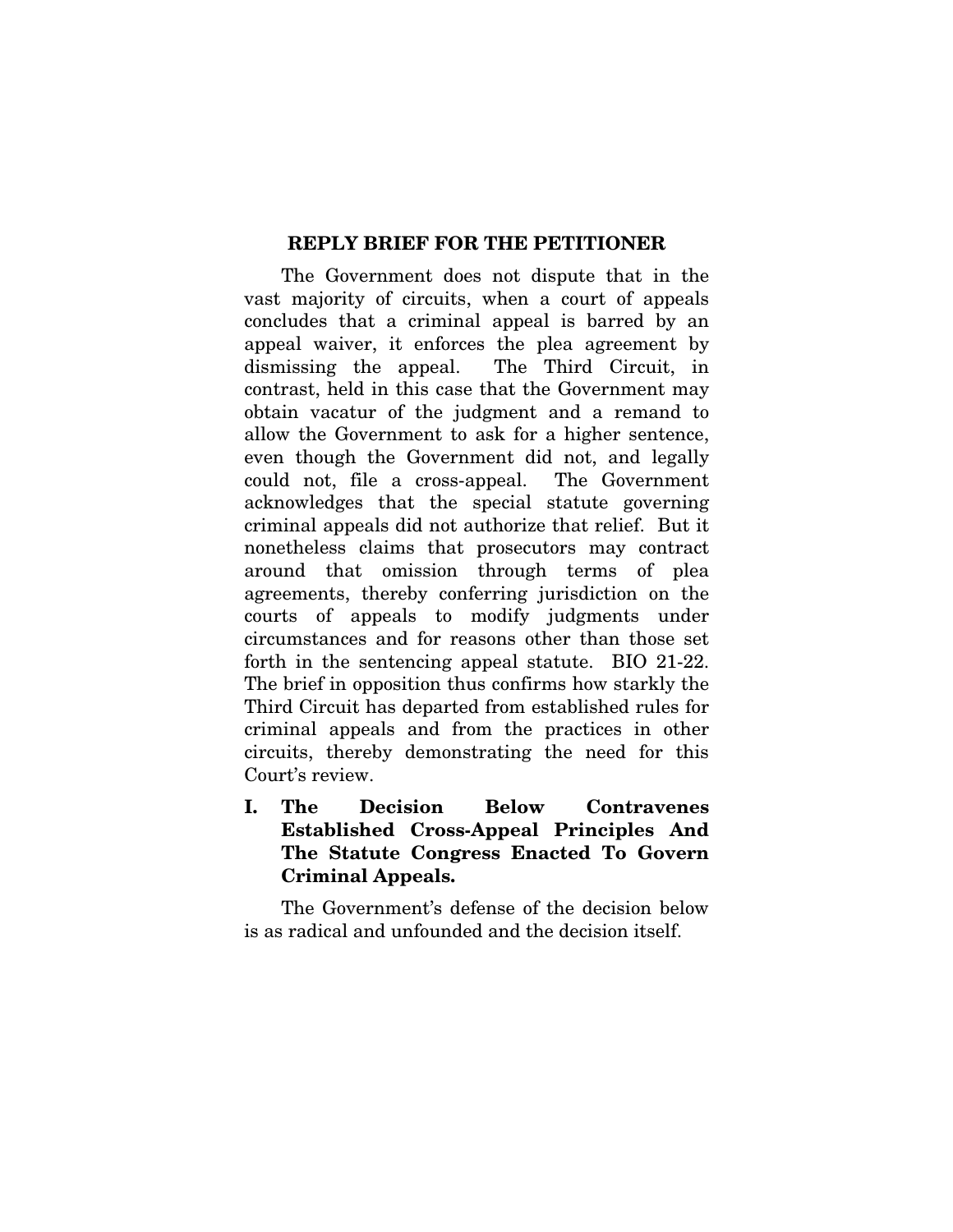#### A. The Government May Not Seek Vacatur Of A Criminal Judgment Without Taking A Cross-Appeal.

The Government does not dispute that the only reason the Third Circuit vacated the judgment in this case, rather than simply dismiss the appeal, was to allow the Government to seek a higher sentence on remand.1 The United States nonetheless insists that the line-level prosecutors who sought this relief were required neither to file a cross-appeal nor to obtain permission from the Attorney General or the Solicitor General's office. But its reasons for that conclusion do not withstand scrutiny.

1. First, the Government says that prosecutors need only cross-appeal when they seek modification of a criminal judgment on the ground that the original sentence was erroneous at the time it was entered. BIO 17. In this case, it says, the breach of the plea agreement took place after sentencing, so "there was no error in the judgment to correct," *id.*, and the Government therefore "did not 'attack the decree' of the district court," *id.* 18 n.2 (quoting *Jennings v. Stephens*, 135 S. Ct. 793, 798 (2015)).

The Government's characterization is wrong – it *did* attack the decree of the district court, arguing that the judgment was incorrect because it failed to punish petitioner for taking this appeal. But in any event, the cross-appeal rule does not turn on the

<sup>&</sup>lt;sup>1</sup> The Solicitor General has wisely abandoned any pretense that the vacatur and remand was for the benefit of anyone other than the Government. *See* BIO 17-19; Pet. 21-22.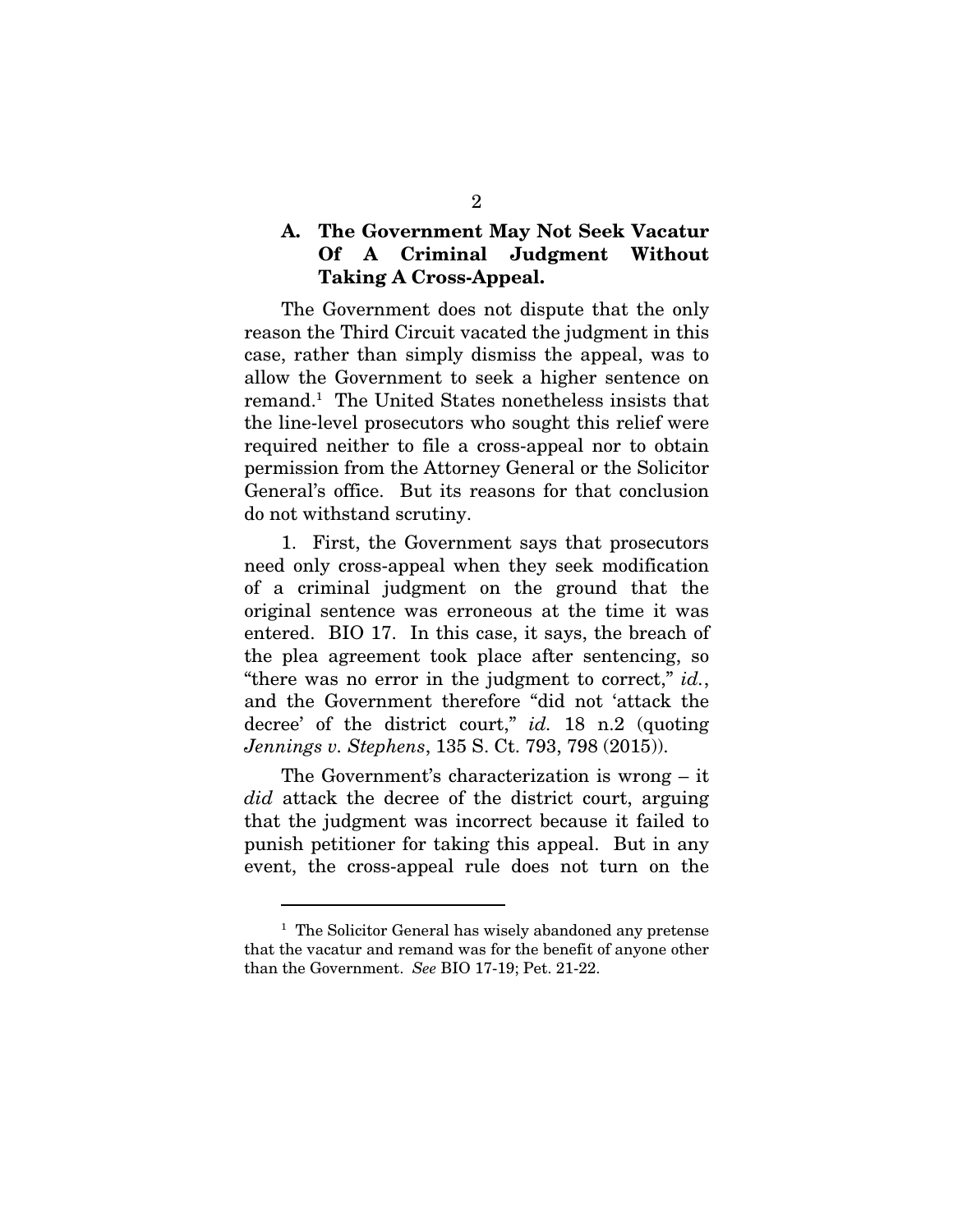*reasons* the Government gives for seeking modification of a judgment; instead, a cross-appeal is required whenever an appellee asks the court to modify in its favor, rather than affirm, the judgment. This Court has thus explained that without a crossappeal, "an appellate court may not *alter* a judgment to benefit a nonappealing party." *Greenlaw v. United States*, 554 U.S. 237, 244 (2008) (emphasis added); *see also, e.g.*, 15A WRIGHT & MILLER, FEDERAL PRACTICE AND PROCEDURE § 3904 (2d ed. West 2015) (a cross-appeal is required by "any party who wishes to argue for *alteration* of the judgment" or "*modification* of the judgment" (emphases added)); *Nw. Airlines, Inc. v. Cty. of Kent*, 510 U.S. 355, 364 (1994) ("A cross-petition is required . . . when the respondent seeks to *alter* the judgment below." (emphasis added)). Which means that a party who does not cross-appeal "is bound by the decree in the court below," and cannot be heard "except in support of the decree from which the appeal of the other party is taken." *Morley Constr. Co. v. Md. Cas. Co.*, 300 U.S. 185, 191-92 (1937) (quoting *The Maria Martin*, 79 U.S. (12 Wall.) 31, 40-41 (1871)).

Accordingly, an "appellee who does not take a cross-appeal may 'urge in support of a decree any matter appearing before the record, although his argument may involve an attack upon the reasoning of the lower court.'" *Jennings*, 135 S. Ct. at 798 (quoting *United States v. Am. Ry. Express Co.*, 265 U.S. 425, 435 (1924)). But, conversely, the Government must take a cross-appeal whenever it seeks modification, rather than affirmance, of a judgment, even if it does so for reasons that do not impugn the correctness of the district court's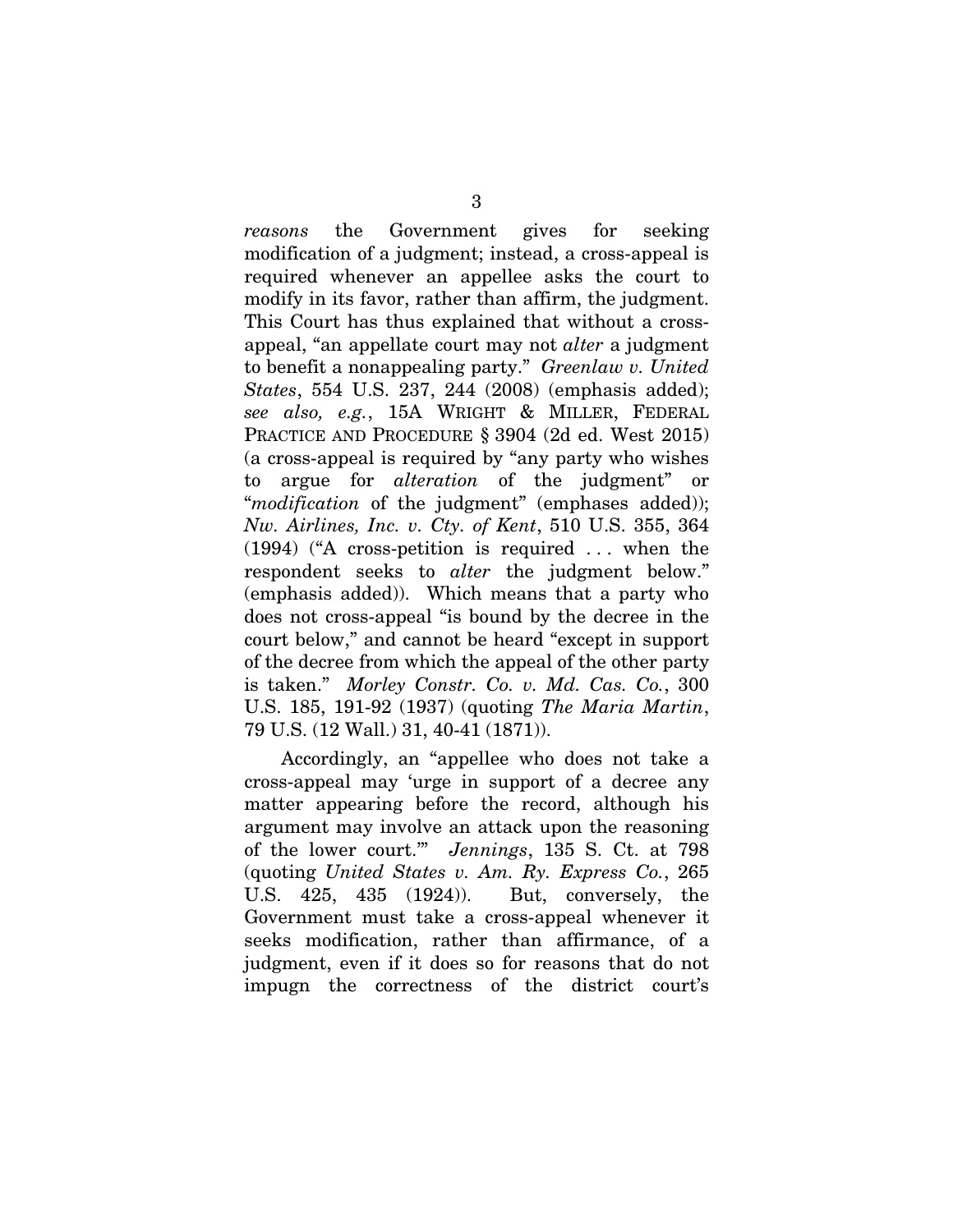decision. *See, e.g.*, *Morley Constr. Co.*, 300 U.S. at 191-92. For example, having failed to take a crossappeal, the Government could not ask for a remand for resentencing on the ground that prosecutors forgot to ask for an applicable enhancement, even though such a request would not assert any error on the part of the district court.

The Government suggests that an exception to the usual rules is warranted because the grounds for an enhanced sentence here did not arise in time for it to file a cross-appeal. BIO 17. Even if courts (rather than Congress) were empowered to modify the crossappeal rules in response to such difficulties, there is no practical impediment here: the alleged breach occurred when petitioner filed his notice of appeal (which is what he promised not to do, *see* Pet. App. 17a-18a & n.5), at which point the Government had thirty additional days to file a cross-appeal. *See* Fed. R. App. P.  $4(b)(1)(B)(ii)$ . If prosecutors thought that the appeal might fall within the manifest injustice exception, they could have filed a protective notice of appeal, waited to see petitioner's opening brief, and then withdrawn the cross-appeal if they believed the exception had been satisfied.<sup>2</sup>

2. The Government separately claims that a cross-appeal is not required so long as the court of appeals does not *direct* the district court to increase

<sup>&</sup>lt;sup>2</sup> Of course, as discussed below, the Government would face the additional problem that Congress has not authorized prosecutors to take a cross-appeal to seek enhanced punishment for violation of a plea agreement, but that just shows that the Third Circuit's decision is doubly flawed.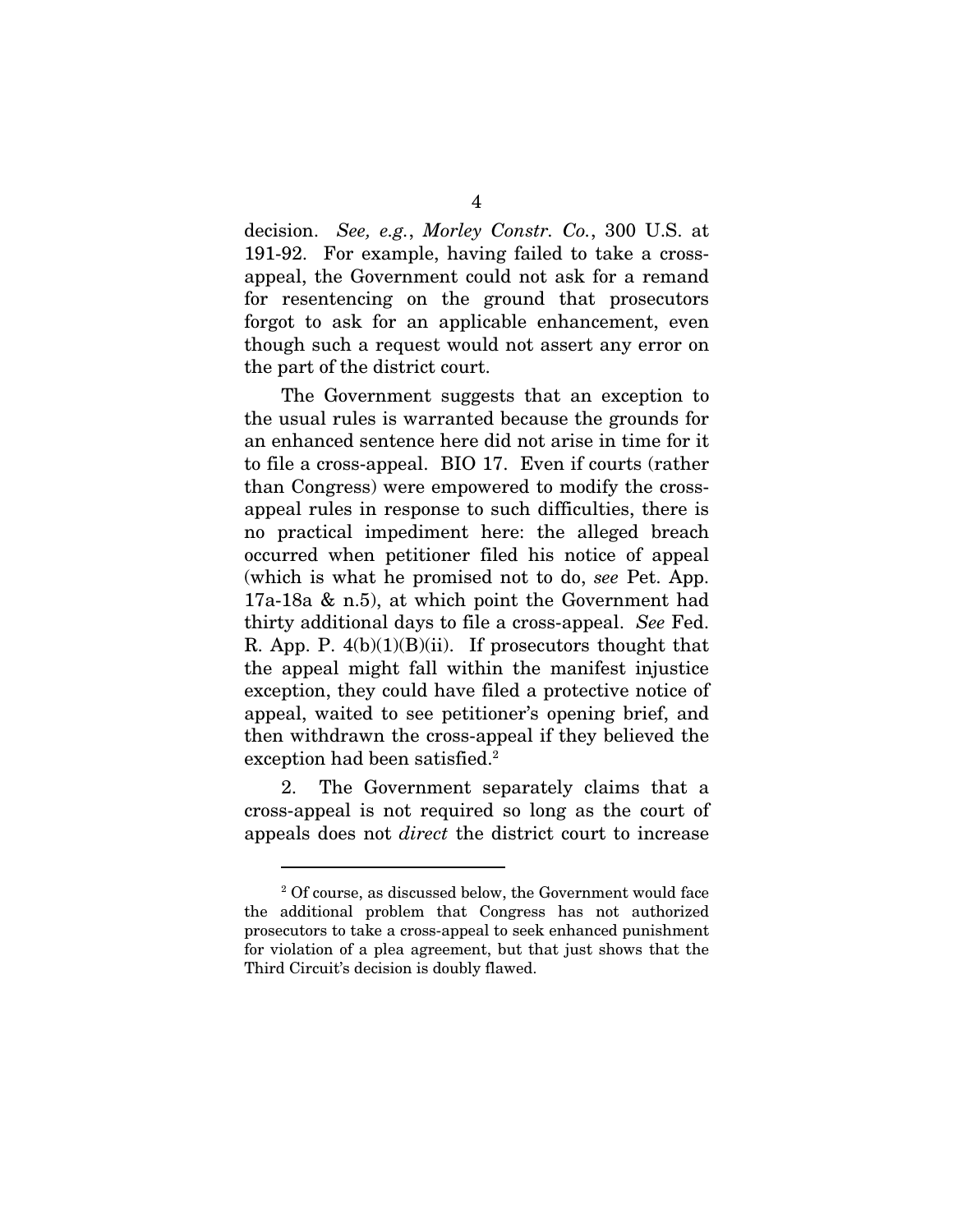the sentence. BIO 18-19. Again, this is obviously wrong.

As explained, in the absence of a cross-appeal an appellee may not request modification or alteration of the judgment. Vacating the judgment and remanding for resentencing is an alteration of the judgment, regardless of how much freedom the district court has to act on remand. Otherwise, linelevel prosecutors with no cross-appeal authorization would always be free ask for a remand for de novo resentencing on any ground, including because the sentencing court erred or because prosecutors forgot to ask for an enhancement, changed their minds about supporting a downward departure, or just wanted to put on additional evidence to support a higher sentence. Indeed, the Government does not deny that its rule would have permitted prosecutors in *Greenlaw* to ask the court of appeals to vacate the sentence for de novo resentencing, at which point the Government would have pointed out the statutory minimum, which the district court almost certainly would have respected. But this Court rightly noted in *Greenlaw* that there "was no occasion for the Court of Appeals to *vacate* [Greenlaw's] sentence" *or* to "order the addition of 15 years to his sentence" in the absence of a cross-appeal. 554 U.S. at 254 (emphasis added).

## B. There Is No Statutory Basis For Vacating A Final Criminal Judgment To Allow The Government To Seek Its Enhancement On Remand.

The Government openly acknowledges that nothing in the detailed statute governing criminal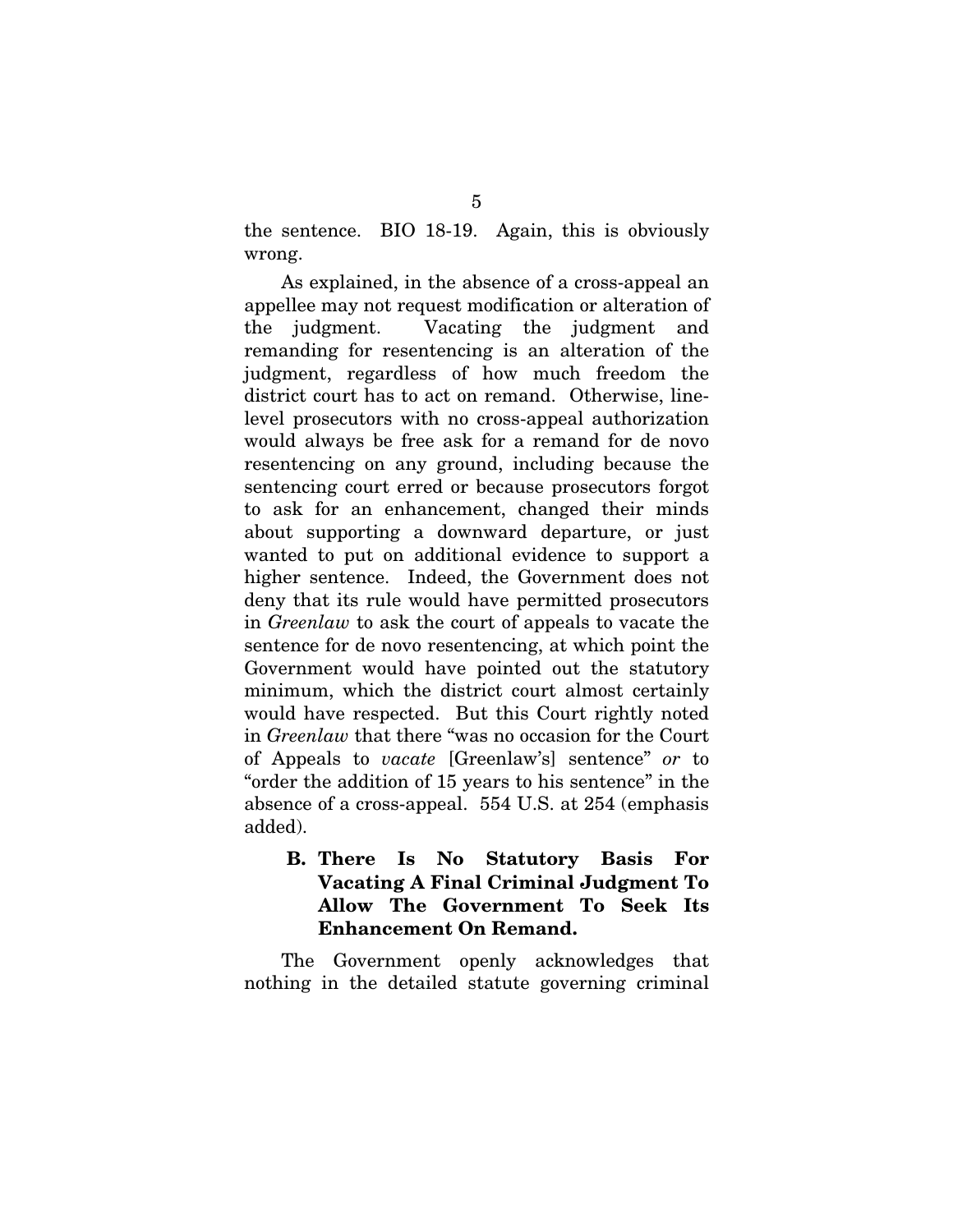appeals authorized it to file a cross-appeal or permitted the court of appeals to vacate and remand the judgment in this case. BIO 19-23. One would think that would be the beginning of a confession of error. Instead, the Government makes the remarkable claim that courts of appeals have broad discretion under 28 U.S.C. § 2106 to develop a parallel regime for entertaining Government requests to modify criminal judgments for reasons Congress omitted from the sentencing appeal statute. BIO 20- 22.

The Government ignores that "the United States has no right of appeal in a criminal case, absent explicit statutory authority." *United States v. Scott*, 437 U.S. 82, 84-85 (1978). The only explicit statutory authorization for a Government request to modify a criminal sentence is the specific sentencing appeal statute. The Government's only answer is to say that plea for vacatur and remand did not amount to a cross-appeal. BIO 22. But, as discussed, any request to modify a judgment by an appellee is *by definition* a cross-appeal.

#### C. The Government's Arguments Fundamentally Disregard The Purposes Of The Cross-Appeal Rule And The Governing Statute.

At base, the Government's arguments fundamentally misconceive the purpose of the crossappeal requirement and the statute governing criminal appeals.

The cross-appeal requirement "is not there to penalize parties who fail to assert their rights, but is meant to protect institutional interests in the orderly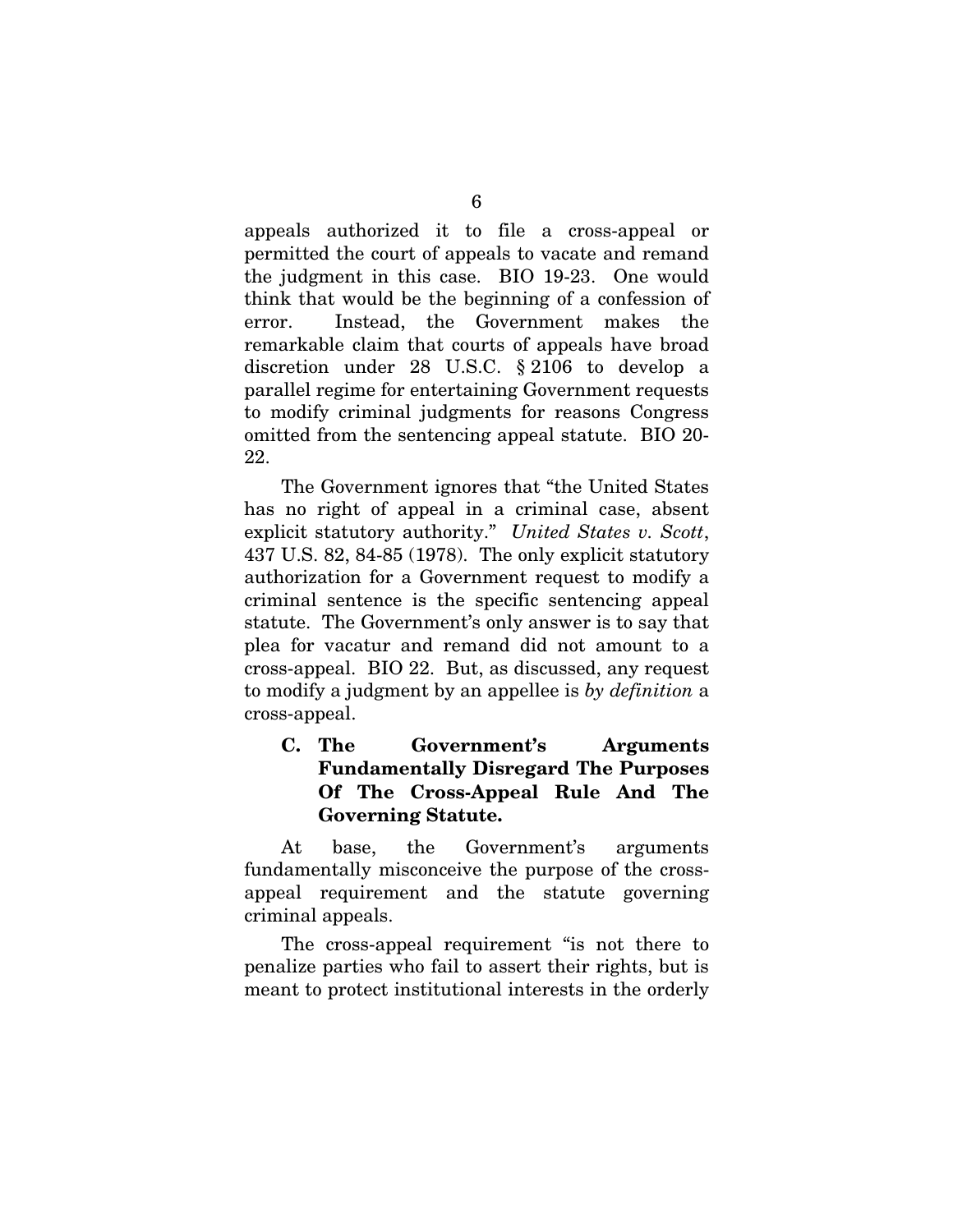functioning of the judicial system." *El Paso Nat. Gas Co. v. Neztsosie*, 526 U.S. 473, 481-82 (1999). The rule "advance[s] the interests of the parties and the legal system in fair notice and finality," including by providing the appealing defendant "fair warning, well in advance of briefing and argument, that pursuit of his appeal exposes him to the risk of a higher sentence." *Greenlaw*, 554 U.S. at 252-53. The Government offers no explanation why such notice is any less important when the Government seeks modification of a criminal judgment on the basis of an alleged violation of an appeal waiver, rather than a sentencing error.

Moreover, in the sentencing appeal statute, Congress "entrusted to named high-ranking officials within the Department of Justice responsibility for determining whether the Government, on behalf of the public, should seek a sentence higher than the one imposed." *Id.* at 246. As the Government itself has explained to this Court, "a remand for resentencing is not cost free" to the Government or the courts. U.S. *Greenlaw* Br. 43. Requiring highlevel approval of cross-appeals is intended "to ensure that the government has made a considered decision to draw upon [those] resources." *Id.* 19. In this case, the prosecutors imposed upon the judicial system precisely the costs Congress was concerned about by obtaining a remand for resentencing, without obtaining higher-level review.

At the end of the day, the sentencing appeal statute simply does not authorize the Government to ask for an increased sentence in response to the violation of an appeal waiver in a plea agreement. The Government offers various reasons why it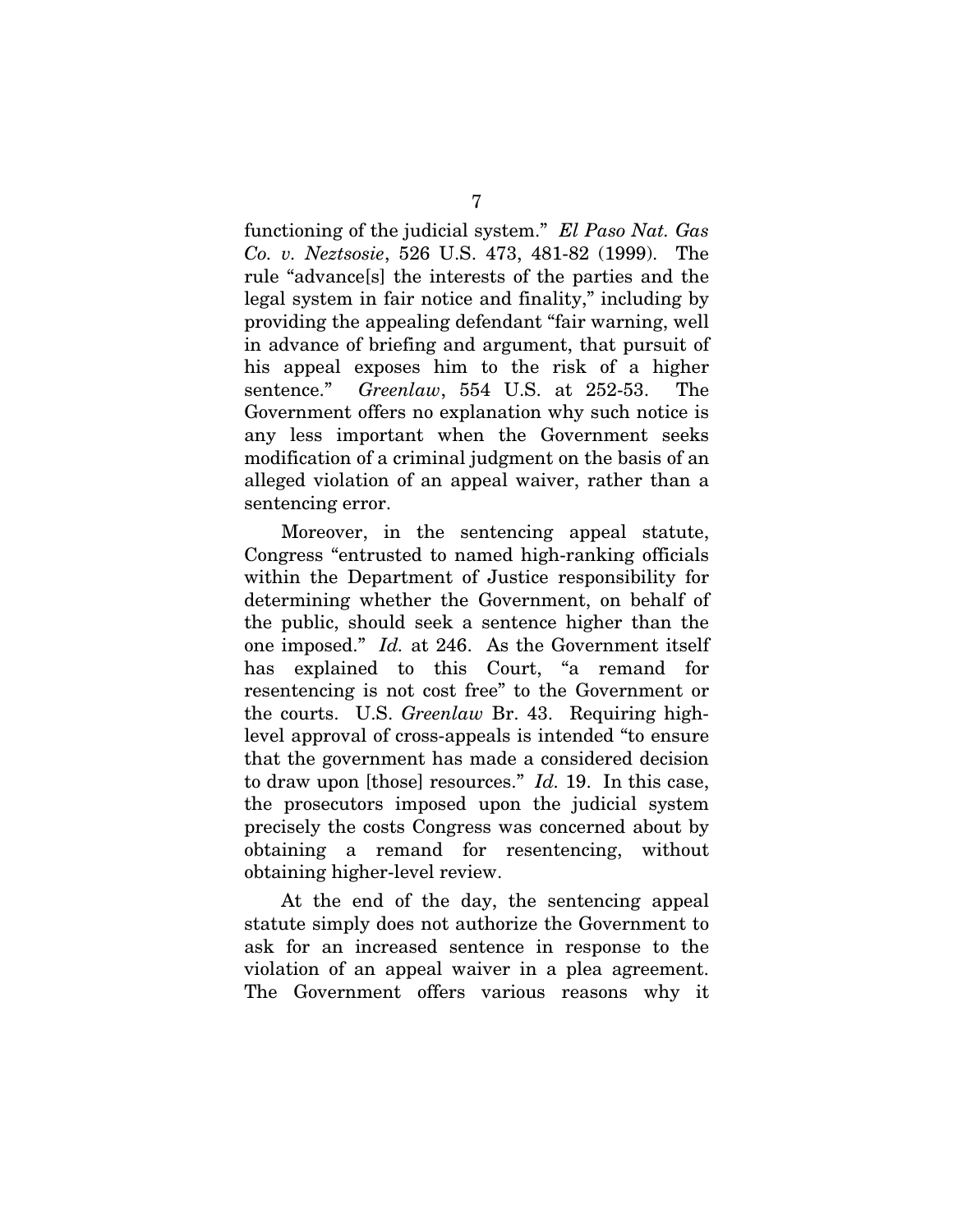should. BIO 10-13. Those reasons are unconvincing. *See* Pet. 27-30. They are also beside the point because this Court has been clear that if "there is a serious need for appeals by the Government" in contravention of the existing rules, "it is the function of the Congress to decide whether to initiate a departure from the historical pattern of restricted appellate jurisdiction in criminal cases." *Carroll v. United States*, 354 U.S. 394, 407 (1957).

### II. The Decision Below Exacerbates A Circuit Conflict On A Question Of Recurring Importance.

The Government nonetheless claims that any error below should be allowed to persist because there is no genuine circuit conflict and because the question presented is not recurring or important. BIO 7-10. It is, again, wrong on all counts.

1. The Government claims that there is no circuit conflict because "[n]o court has held, contrary to the decision below, that dismissing the appeal is the sole remedy available to the government." BIO 8. That is not right and would not be a reason to deny certiorari even if it were.

Multiple courts of appeals have directly addressed the question of what a court should do when the Government claims that an appeal is barred by a waiver, and they have provided a single remedy: dismissal. For example, in *United States v. Hahn*, 359 F.3d 1315 (10th Cir. 2004) (en banc) (per curiam), the Tenth Circuit sitting en banc considered at length "how we should resolve appeals brought by defendants who have waived their appellate rights in a plea agreement." *Id.* at 1324. The court developed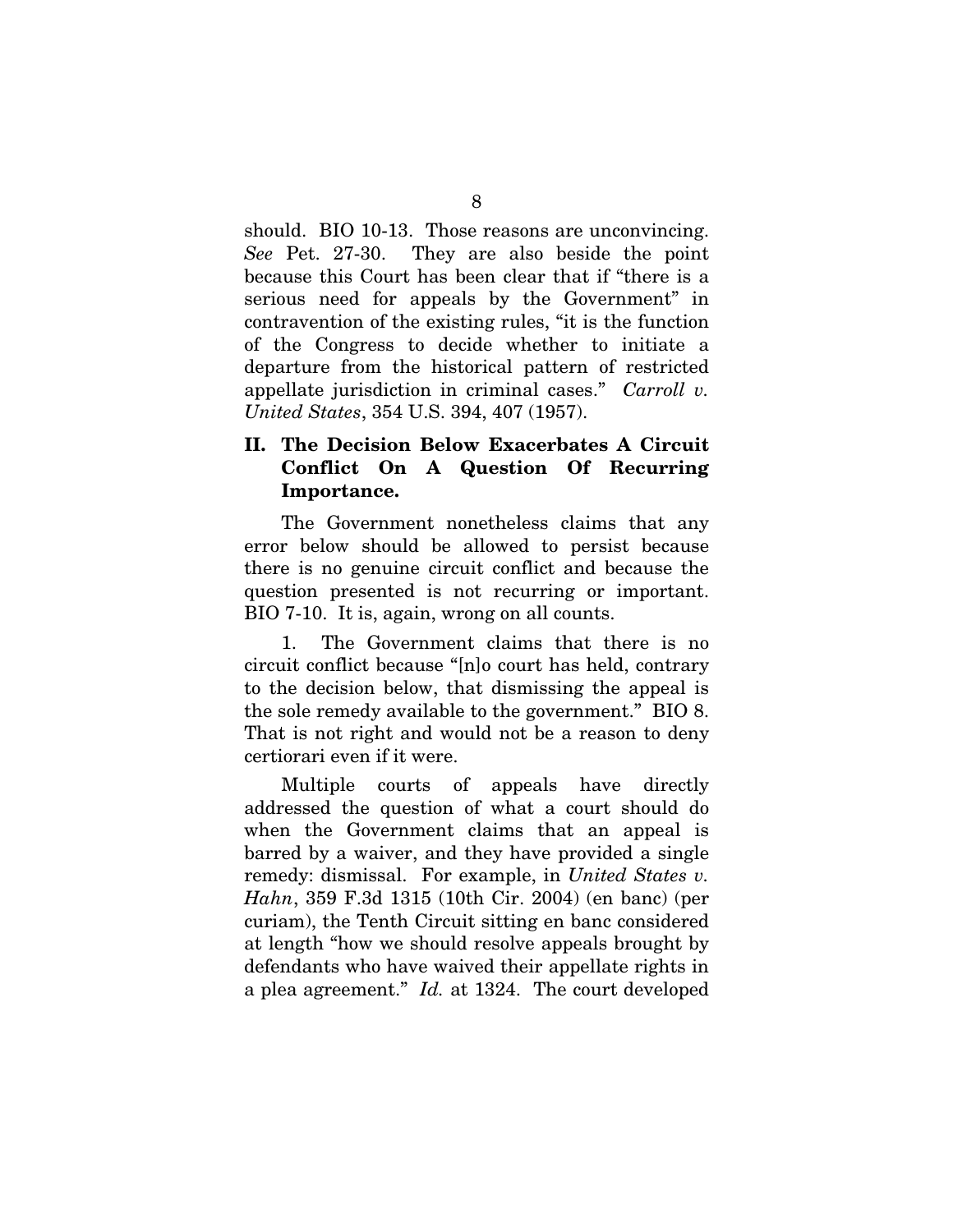a test for enforceability of appeal waivers and "a new intra-Court procedure" for resolving waiver allegations. *Id.* at 1325. The new procedure required the Government to file a "Motion for Enforcement of the Plea Agreement," which would stay briefing in the case until a panel considered the motion. *Id.* at 1328. The motion, and the defendants' response, are limited to addressing "the three-prong enforcement analysis" for deciding whether appeal waivers are enforceable. *Id.* That necessarily precludes briefing the additional question whether the breach exposes the defendant to further punishment and whether the panel should, as "an appropriate exercise of the court's discretion," BIO 12, remand for resentencing. The court further held that if "the panel finds that the plea agreement is enforceable, *it will summarily dismiss the appeal*." *Hahn*, 359 F.3d at 1328 (emphasis added). The Government may think that the Tenth Circuit did not mean what it said, and that something other than dismissal may be permitted. But the fact that Tenth Circuit panels have uniformly applied the rule as written proves otherwise. *See also, e.g.*, *United States v. Buchanan*, 131 F.3d 1005, 1008-09 (11th Cir. 1997) (per curiam) (establishing special regime for dismissal of waived appeals).

In any event, the Government does not deny that the vast majority of circuits *in fact* provide only the remedy of dismissal. That disparity in actual practice provides a compelling need for this Court's intervention. After all, the point of resolving circuit conflicts is to ensure consistency in real world practice, not to attain some intellectually satisfying doctrinal uniformity. The Government's suggestion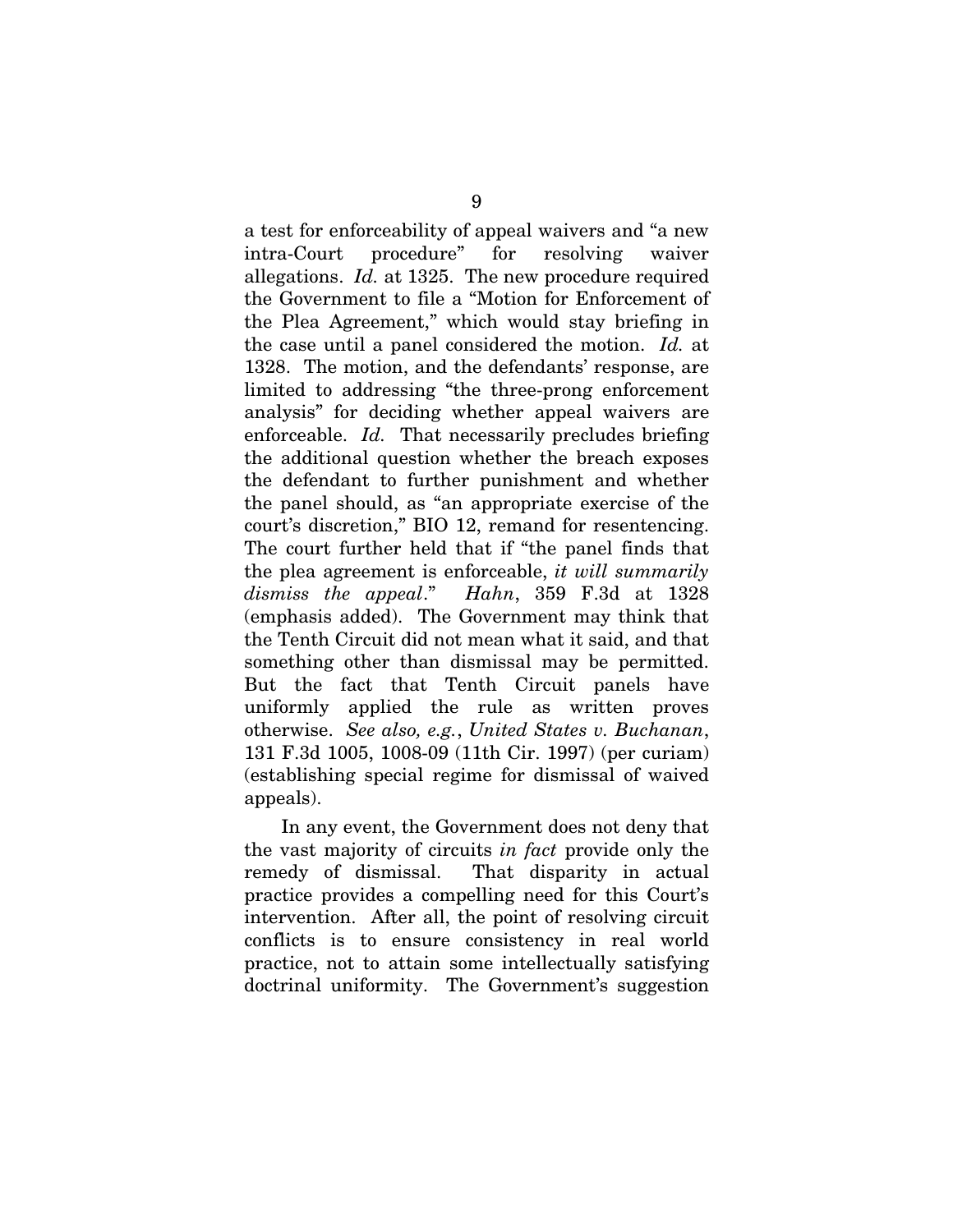that every other circuit will eventually adopt the remand remedy, and thereby restore national uniformity, is utterly implausible. First, to the extent some circuits have not directly rejected the remand sanction, it is because federal prosecutors in those circuits have not asked them to consider it. And, critically, the Government makes no pretense that it *will* ask them to do so in the future. Instead, the Solicitor General seems content to leave this entire area up to individual U.S. Attorney offices. Second, even setting that aside, there is no reasonable prospect that every other circuit would eventually embrace the Third and Seventh Circuits' position because, as discussed, it so plainly flies in the face of this Court's settled cross-appeal decisions and the design of the sentencing appeal statute.

2. The Government does not dispute that the existing disparate treatment of waived appeals is unfair and contrary to congressional design. Instead, it simply claims that the arbitrariness is unimportant because it will arise infrequently. BIO 9. That claim is unfounded.

First, the Third Circuit made clear that it intends its new remedy to replace the previously "ordinary" response to waived appeals, BIO 8 (quoting Pet. App. 14a), in order to create a deterrent to what it perceives as a persistent, recurring problem. *See* Pet. App. 26a n.10, 32a. That the Government has been cautious in seeking that relief while this petition has been pending is unsurprising and uninformative. There is every reason to predict that Government will change its tune if this petition is denied, particularly now that the Solicitor General has publicly blessed the procedure.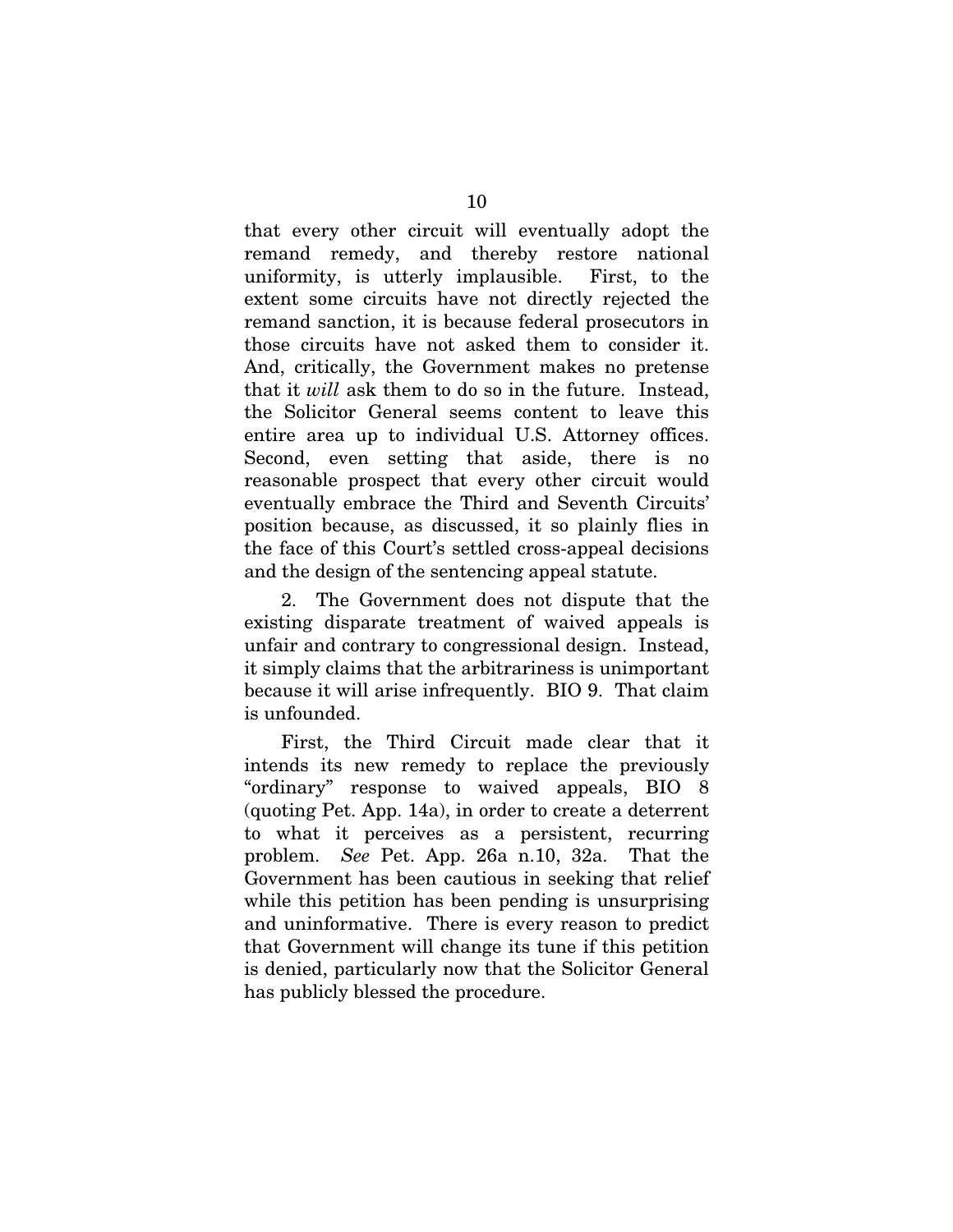But even if additional prison time for breach of appeal waivers is meted out with the freakish inconsistency the Government predicts, the mere possibility of such sanction will affect the appeals calculus for hundreds, if not thousands, of defendants every year for the foreseeable future. *See* Pet. 17-18.

The Government attempts to diminish that prospect by claiming that defendants can contract around the problem in their plea deals. BIO 9. For this, the Government cites a single plea deal under which there is no breach if a court decides that the appeal involved an "issue that a reasonable judge may conclude is permitted" by the agreement or the miscarriage of justice exception. *Id.* (quoting BIO App. 5a). But even if the Government were willing to agree to such language in all plea agreements – which it notably does *not* promise – this proviso offers little protection. Presumably, a judge who finds that an appeal is waived will also find that a reasonable judge (*e.g.*, herself) could *not* find any issue in the case permitted by the agreement or the miscarriage of justice exception. That the Government trumpets such vague and meager protection as a solution only serves to demonstrate its unwillingness to loosen its grip on this potent weapon for deterring criminal  $appeals.<sup>3</sup>$ 

<sup>3</sup> The Government also includes its usual makeweight objection that the case is interlocutory. BIO 7. But this Court regularly grants certiorari to decide questions regarding appellate jurisdiction on an interlocutory basis. *See, e.g.*, *Gelboim v. Bank of Am. Corp.*, 135 S. Ct. 897, 902 (2015); *Koon v. United States*, 518 U.S. 81, 90-91 (1996); *Swint v. Chambers Cty. Comm'n*, 514 U.S. 35, 40-41 (1995); *United States v. Ruiz*,